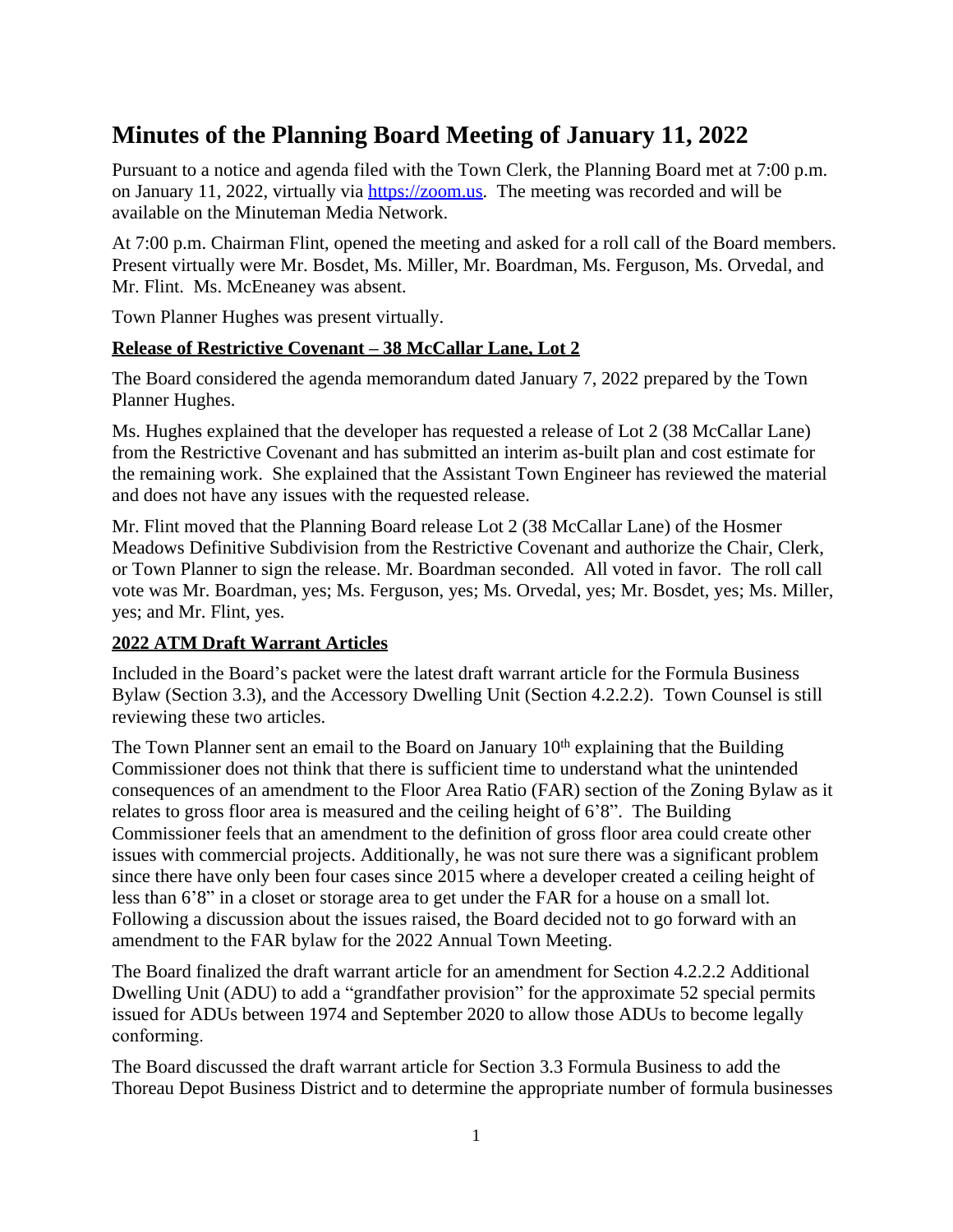to allow. A limit of fourteen was considered but a consensus was not reached. Discussion on this topic will resume at the next meeting.

The Board reviewed the latest draft of the Thoreau Depot Business District Zoning Bylaw amendment warrant article and discussed the provisions for affordable housing in a mixed-use commercial/residential project. The Town Planner will work further with the Regional Housing Services Office Director to refine the language regarding fractional unit in-lieu payments.

### **Discussion on Development of Site Plan Rules & Regulations**

The Board set a timeline for beginning their work on developing Site Plan Rules and Regulations which is one of the Board's goals for the coming year. Time will be allotted on each agenda in 2022 until the task is completed.

The Site Plan Rules & Regulations provide guidance on appropriate methods for various site plan elements such as parking lot layouts, landscaping, lighting, stormwater drainage and sustainability measures.

It was decided to task each Board member with researching other communities who already have regulations in place to create a list of elements in preparation for the more discussion of this topic at the meeting on February 15<sup>th</sup>.

The Board thanked Ms. Orvedal for keeping them on track to complete this goal and for her preliminary research.

#### **Minutes**

The Board reviewed and amended the draft minutes of the December 28, 2021 meeting. Mr. Flint moved approved the minutes as amended to correct the typo pointed out by Ms. Ferguson. Mr. Bosdet seconded. All voted in favor. The roll call vote was Mr. Boardman, yes; Ms. Ferguson, yes; Ms. Orvedal, yes; Mr. Bosdet, yes; Ms. Miller, yes; and Mr. Flint, yes.

#### **Planning Board Liaison/Town Planner Updates**

Town Planner Hughes attended the Town Meeting Preview meeting held on Saturday, January 8<sup>th</sup>, the day that the Town Meeting Warrant opened. She reported that there may be a citizen petition Zoning Map amendment submitted for a property on Virginia Road as well as three articles that the Planning Board may submit.

Ms. Hughes said that a new page with the Scenic Road Bylaw Information, <https://concordma.gov/2971/Scenic-Roads-Bylaw-Information>has been created on the Town's website under the Historical Commission. Ms. Hughes reported that she will give a presentation to the Public Works Commission on January 12<sup>th</sup> and the Historical Commission meeting on January 13th regarding the draft article. She reported that approximately 450 landowners whose property front the proposed nine scenic roads were mailed a postcard to notify them of the upcoming Historical Commission meeting.

Ms. Hughes explained that, although the Scenic Road Bylaw is a general bylaw, there will be a presentation by the Historical Commission on the article at the Planning Board Public Hearing for warrant articles on March 8<sup>th</sup>.

At the next Planning Board meeting on January 25<sup>th</sup>, the Board will discuss whether to support the article and prepare a statement for inclusion in the explanation of the article as it appears in the warrant.